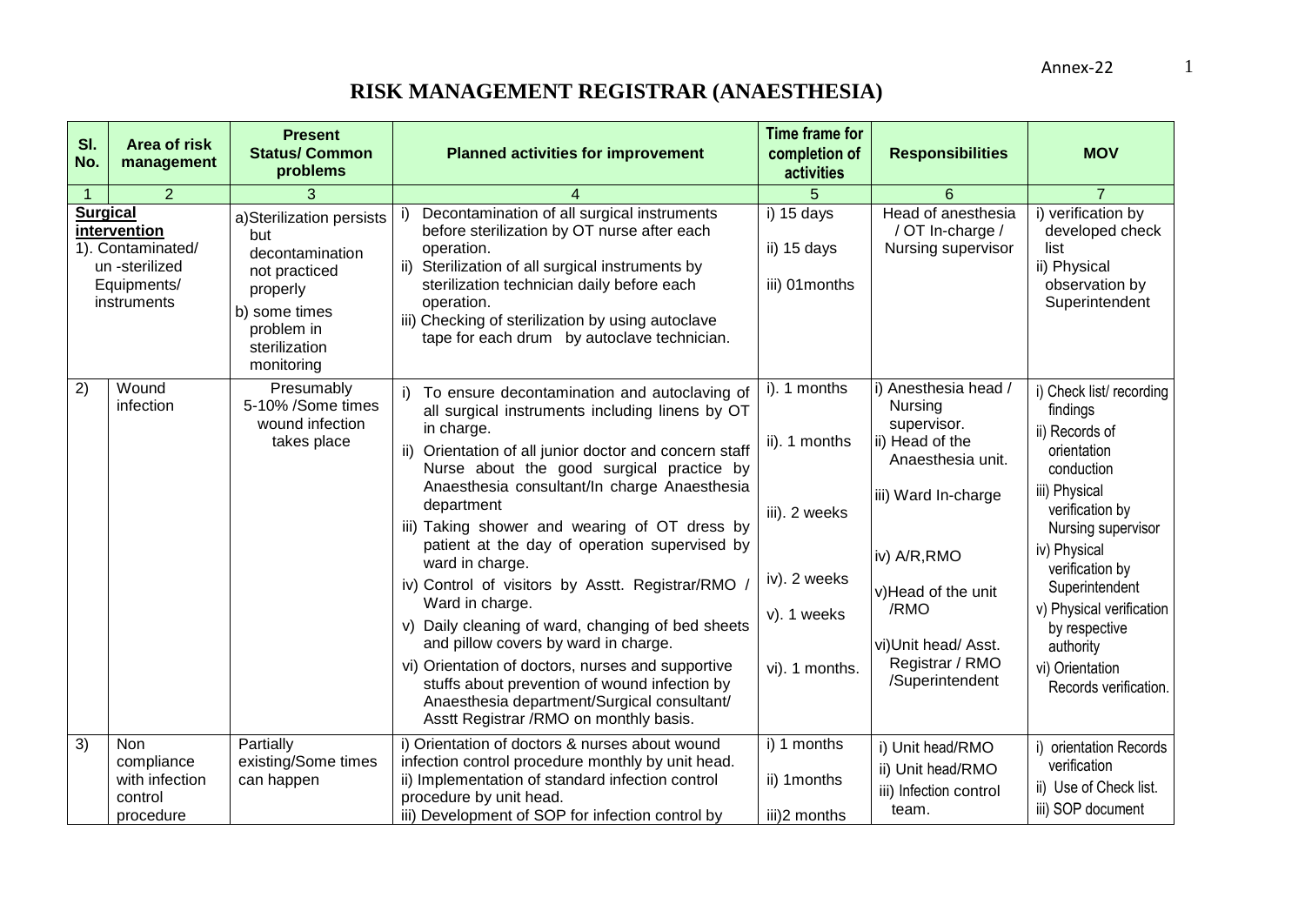| SI.<br>No.     | <b>Area of risk</b><br>management                  | <b>Present</b><br><b>Status/Common</b><br>problems                                               | <b>Planned activities for improvement</b>                                                                                                                                                                                                                                                                                                                                        | <b>Time frame for</b><br>completion of<br>activities | <b>Responsibilities</b>                                                   | <b>MOV</b>                                                                 |
|----------------|----------------------------------------------------|--------------------------------------------------------------------------------------------------|----------------------------------------------------------------------------------------------------------------------------------------------------------------------------------------------------------------------------------------------------------------------------------------------------------------------------------------------------------------------------------|------------------------------------------------------|---------------------------------------------------------------------------|----------------------------------------------------------------------------|
| $\overline{1}$ | $\overline{2}$                                     | 3                                                                                                | $\overline{4}$                                                                                                                                                                                                                                                                                                                                                                   | 5                                                    | 6                                                                         | $\overline{7}$                                                             |
|                |                                                    |                                                                                                  | infection control team.                                                                                                                                                                                                                                                                                                                                                          |                                                      |                                                                           | verification                                                               |
| 4)             | Needle stick<br>injury                             | Frequently<br>present/some times<br>happen/ Possibilities<br>of taking place                     | i)<br>Orientation of doctors & nurses about needle<br>stick injury by Unit head / RMO/AR/IMO<br>ii) Warning of the operating surgeon about needle<br>stick injury before each operation by<br>Anesthetist/AR/IMO or OT nurse.<br>Transfer of the needle in a kidney dish.<br>iii)<br>iv) Holding of needle by forceps.<br>Inhibition of recapping of needle.<br>V)               | i) 1 months<br>ii)Two week                           | i) Unit head/RMO<br>ii) Anesthetist<br>iii) Anesthetist & OT<br>in-charge | i) Orientation<br>document<br>verification<br>ii)Checklist<br>verification |
| 5)             | Canula injury                                      | Some times happens                                                                               | Demonstration on canulation by unit<br>head/Consultant/RMO/Asst. Registrar/IMO for<br>doctors and nurses monthly basis.                                                                                                                                                                                                                                                          | 1 months                                             | Unit head/<br>Consultant / RMO/<br>IMO/Asst. Registrar                    | Orientation report<br>verification                                         |
| 6)             | Delay/Cancel<br>of operation                       | Some times happens                                                                               | Fixation of the number of operation with the<br>i)<br>consultation of operating surgeon<br>ii) Communication to patient attendant/patient for<br>any delay or cancellation by OT /Indoor In-charge                                                                                                                                                                               | i) 1 month<br>ii) 1 month                            | Unit<br>head/Consultant                                                   | Documentation<br>review                                                    |
| 7)             | Diathermy<br>burn                                  | Rarely happens/any<br>time it can be<br>happen in the OT<br>during operation                     | i) Orientation of doctors and OT staff about<br>diathermy burn by unit head monthly.<br>ii) Reminder of the surgeon and assistants by the<br>OT nurse before each operation.<br>iii) Good surgical practice by surgeon.                                                                                                                                                          | 1 months                                             | Concern Unit<br>head/consultant                                           | Checking of<br>Records                                                     |
| 8)             | Retained<br>foreign bodies<br>following<br>surgery | Rarely happens due<br>to non compliance of<br>standard procedure<br>before closing of<br>abdomen | Counting of all the operating instruments and<br>mop by listing them in aboard by OT nurse<br>before each operation supervised by operating<br>surgeon/ A/R / OT in charge.<br>ii) Counting of all instruments and mop at<br>operation trolley before starting of operation<br>and before wound closure by surgeons<br>assistant<br>iii) Good surgical practice by all surgeons. | 1 month                                              | Concern operating<br>surgeon /Unit head<br>/consultant                    | Review of incident<br>reporting                                            |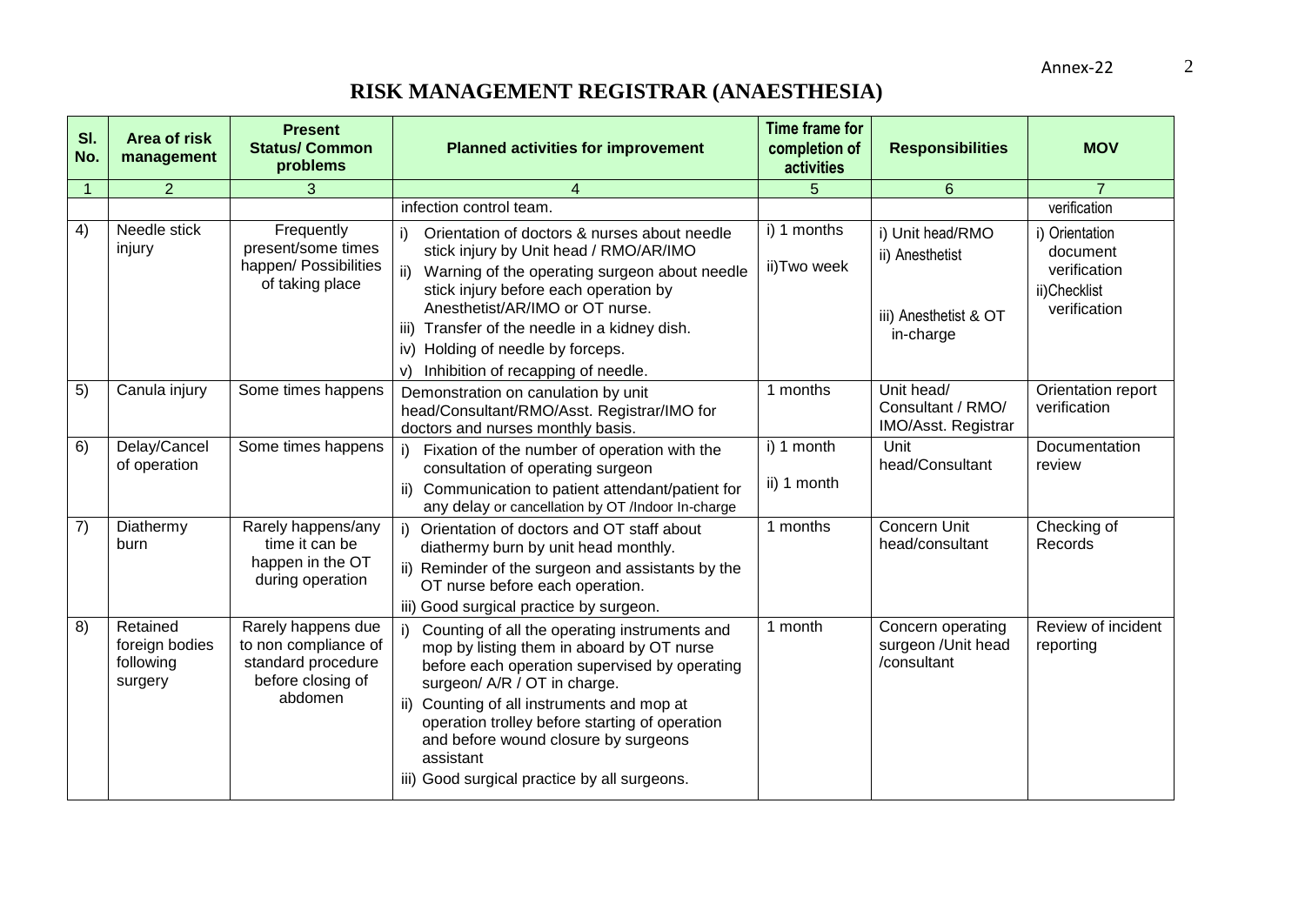| SI.<br>No.     | <b>Area of risk</b><br>management                                 | <b>Present</b><br><b>Status/ Common</b><br>problems                  | <b>Planned activities for improvement</b>                                                                                                                                                                                                                                                                                                                                                                           | <b>Time frame for</b><br>completion of<br>activities | <b>Responsibilities</b>                                                                                                                                            | <b>MOV</b>                                                                              |
|----------------|-------------------------------------------------------------------|----------------------------------------------------------------------|---------------------------------------------------------------------------------------------------------------------------------------------------------------------------------------------------------------------------------------------------------------------------------------------------------------------------------------------------------------------------------------------------------------------|------------------------------------------------------|--------------------------------------------------------------------------------------------------------------------------------------------------------------------|-----------------------------------------------------------------------------------------|
| $\overline{1}$ | $\overline{2}$                                                    | 3                                                                    | 4                                                                                                                                                                                                                                                                                                                                                                                                                   | 5                                                    | 6                                                                                                                                                                  | $\overline{7}$                                                                          |
| 9)             | Failure to carry<br>out adequate<br>post-operative<br>observation | Sometimes happen<br>due to improper<br>knowledge and skill           | Orientation of junior doctors , OT In-charge &<br>duty nurse about proper post operative care by<br>Anesthetist                                                                                                                                                                                                                                                                                                     | 1 months                                             | Anaesthesia unit<br>head/consultant<br>Anaesthesia/<br>Nursing supervisor                                                                                          | Physical<br>verification by<br>concern authority                                        |
| 10)            | Wrong<br>operation                                                | Rarely happen                                                        | i). Careful preoperative evaluation of patient by<br>A/R /IMO/Operating surgeon day before<br>operation.<br>ii). Patient's file and the patient should be checked<br>by operating surgeon/Anesthetist/OT nurse<br>before operation.                                                                                                                                                                                 | 1 month                                              | i). Concern operating<br>surgeon /unit head<br>/consultant<br>ii.) Head of the<br>anesthesia                                                                       | Incident reporting<br>Verification                                                      |
| 11)            | Wrong site<br>surgery                                             | Any time can be<br>happen due to<br>negligence                       | i). Careful preoperative evaluation of patient by<br>A/R /IMO/Operating surgeon before starting<br>operation.<br>ii). Patient's file and the patient should be checked<br>by operating surgeon/Anesthetist/OT nurse<br>before operation.                                                                                                                                                                            | 1 month                                              | i). Concern operating<br>surgeon/ unit head                                                                                                                        | Incident reporting<br>Verification                                                      |
| 12)            | Transfusion<br>hazard                                             | Any time can be<br>happen due to<br>negligence/improper<br>knowledge | i) Proper grouping, cross matching and screening<br>of blood must be ensured by A/R /IMO/In-<br>charge of ward.<br>ii) Checking of the patients name, blood grouping,<br>and cross matching and screening reports<br>before each transfusion by A/R / IMO/ In-<br>charge of ward.<br>iii) Orientation of the doctors and nurses about<br>safe blood transfusion by the head of the blood<br>transfusion department. | i) 1 month<br>ii) 1 month<br>iii) 1 month            | i) RMO/In charge<br>blood transfusion<br>department<br>ii) RMO/In charge<br>blood transfusion<br>department<br>iii) Head of the blood<br>transfusion<br>department | Checking of<br>documents by<br>Superintendent/<br>unit head/<br>respective<br>authority |
|                | Improper<br>coordination<br>between<br>operating team<br>member   | Occasionally<br>happens                                              | Weekly coordination meeting between surgical<br>team and anesthetist.                                                                                                                                                                                                                                                                                                                                               | 15 days                                              | Consultant<br>Anaesthesia                                                                                                                                          | Meeting minutes<br>verification                                                         |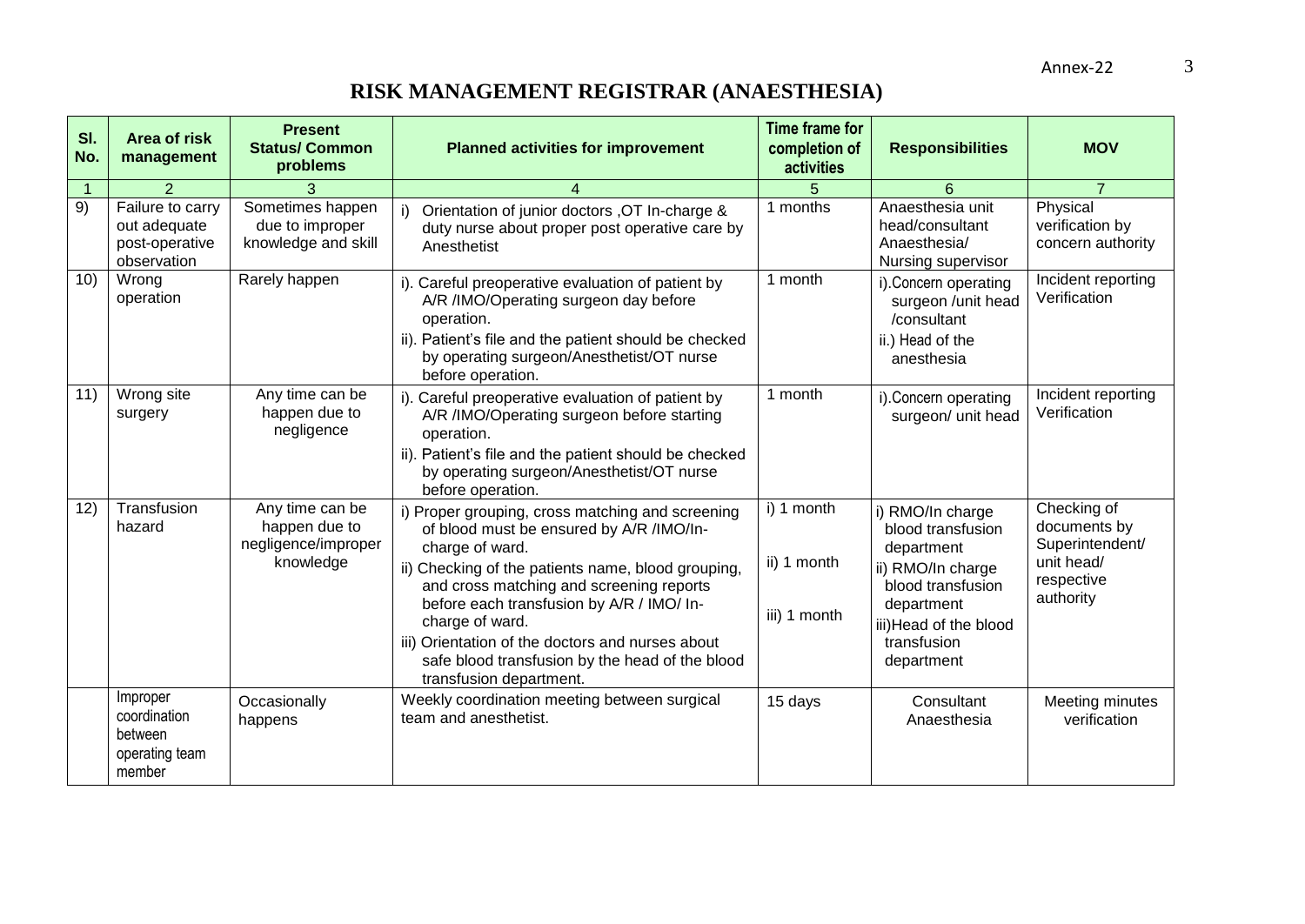| SI.<br>No. | Area of risk<br>management                                                  | <b>Present</b><br><b>Status/Common</b><br>problems | <b>Planned activities for improvement</b>                                                                  | Time frame for<br>completion of<br>activities | <b>Responsibilities</b>                                                         | <b>MOV</b>                              |
|------------|-----------------------------------------------------------------------------|----------------------------------------------------|------------------------------------------------------------------------------------------------------------|-----------------------------------------------|---------------------------------------------------------------------------------|-----------------------------------------|
| 14)        | Operating<br>room not<br>properly<br>prepared for<br>the first<br>operation | Some times<br>happened                             | Operation room must be checked by Unit head<br>Anaesthesia/consultant Anaesthesia, RMO and<br>OT In-charge | week                                          | Unit In-charge<br>Anaesthesia/ Consultant<br>Anaesthesia/ Nursing<br>supervisor | Check list<br>/document<br>Verification |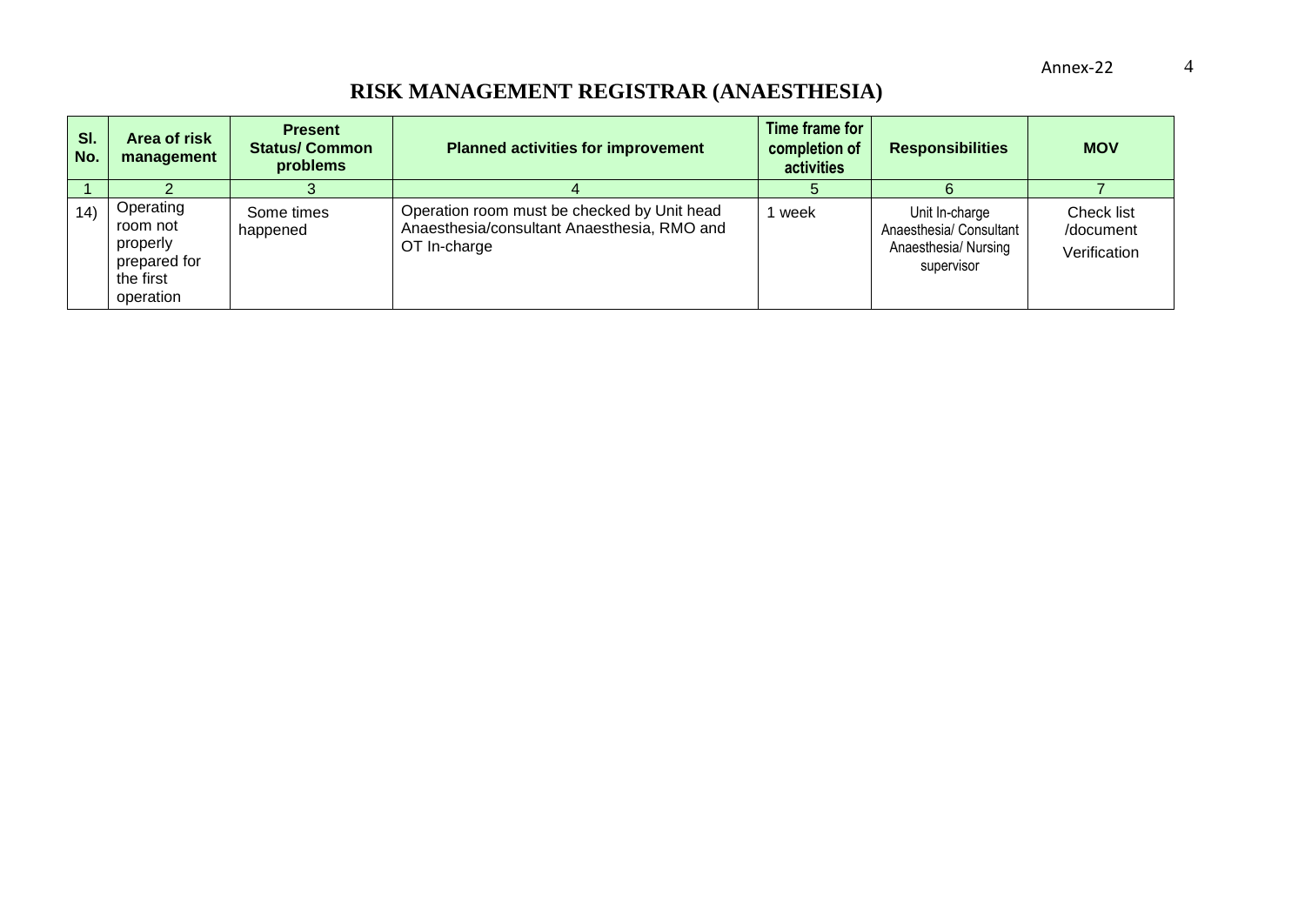| SI.<br>No.     | <b>Area of Risk</b><br><b>Management</b> | <b>Present status</b>                                                                                                                                                                                                                              | <b>Planned activities for improvement</b>                                                                                                                                                                                                                                                                                                                                                               | <b>Time Frame</b><br>for<br>completion<br>of activities           | <b>Responsibilities</b>                                                                             | <b>MOV</b>                                                                                                                                            |
|----------------|------------------------------------------|----------------------------------------------------------------------------------------------------------------------------------------------------------------------------------------------------------------------------------------------------|---------------------------------------------------------------------------------------------------------------------------------------------------------------------------------------------------------------------------------------------------------------------------------------------------------------------------------------------------------------------------------------------------------|-------------------------------------------------------------------|-----------------------------------------------------------------------------------------------------|-------------------------------------------------------------------------------------------------------------------------------------------------------|
| $\mathbf 1$    | $\overline{2}$                           | 3                                                                                                                                                                                                                                                  | 4                                                                                                                                                                                                                                                                                                                                                                                                       |                                                                   | 6                                                                                                   | $\overline{7}$                                                                                                                                        |
| $\mathbf{1}$ . | Improper<br>communicatio<br>n to staff   | Communication among<br>the staff, between<br>supervisor and<br>supervisee and<br>between the patient<br>and service providers<br>sometimes poor.                                                                                                   | 1) Orientation on communication of the Nurse,<br>paramedics and supporting staff by<br>Asst.Registrar/IMO/RMO and Nursing<br>supervisor on monthly basis.<br>2) Conduction of client satisfaction survey by<br>Nursing supervisor on weekly basis-sampling<br>from outdoor and indoor, Weekly-20 in number<br>and taking measures on the basis of survey<br>findings.                                   | Within 01<br>month<br>Within 01<br>month                          | Director/<br>Superintendent/Uni<br>t head/RMO<br>Asst.Registrar/IMO/<br>RMO/. Nursing<br>supervisor | 1) Orientation<br>conduction report<br>review,<br>2) Survey report<br>verification                                                                    |
| 2.             | Poor<br>standards of<br>cleanliness      | Opportunities still exist<br>for the improvement of<br>Cleanliness in toilets,<br>Indoor, Outdoor,<br>patient waiting areas<br>and surroundings                                                                                                    | 1) Timely round in the hospital by the Director/<br>Superintendent / RMO/Unit head and Nursing<br>supervisor for improving the present status<br>on daily basis.<br>2) Holding performance review meeting of the<br>supporting staff by concern authority/ Ward<br>master on daily basis.<br>3) Setting standard of cleanliness to follow by<br>risk management committee                               | Within 15<br>days<br>Within 07<br>days<br>Within 15<br>days       | Director/<br>Superintendent/<br>Unit head/ IMO/<br>RMO/Asst.<br>Registrar<br><b>Ditto</b><br>Ditto  | Physical<br>Verification & fill-up<br>designed checklist<br>Meeting minutes<br>review<br>Ditto<br>Reviewing<br>document of<br>standard<br>cleanliness |
| 3).            | Improper<br>Medical waste<br>Management  | Sometimes improper<br>segregation of the<br>medical waste,<br>Protective material not<br>used by cleaners &<br>Documentation on<br>MWM is poor.<br>Some times<br>improper capacity of<br>the staff nurse for the<br>quality management of<br>waste | 1) Daily supervision by nursing supervisor/<br>RMO/unit head / superintendent/Director<br>2) Daily Checking of cleaners by ward master<br>3) Opening and maintenance of MWM register<br>by Ward master and cross checking by<br>nursing supervisor (Weekly)<br>Conduction of refreshers orientation for staff<br>nurse by Unit head/IMO/ Asst. Registrar/RMO<br>and Nursing supervisors - Monthly basis | Within 7 days<br>Ditto<br>Within 10<br>days<br>within 01<br>month | Director/<br>Superintendent/<br>Unit head/<br>RMO & Ward<br>master<br><b>Ditto</b>                  | Sharing findings of<br>supervision in the<br>weekly<br>coordination<br>meeting.<br>Reviewing the<br>orientation<br>document                           |

1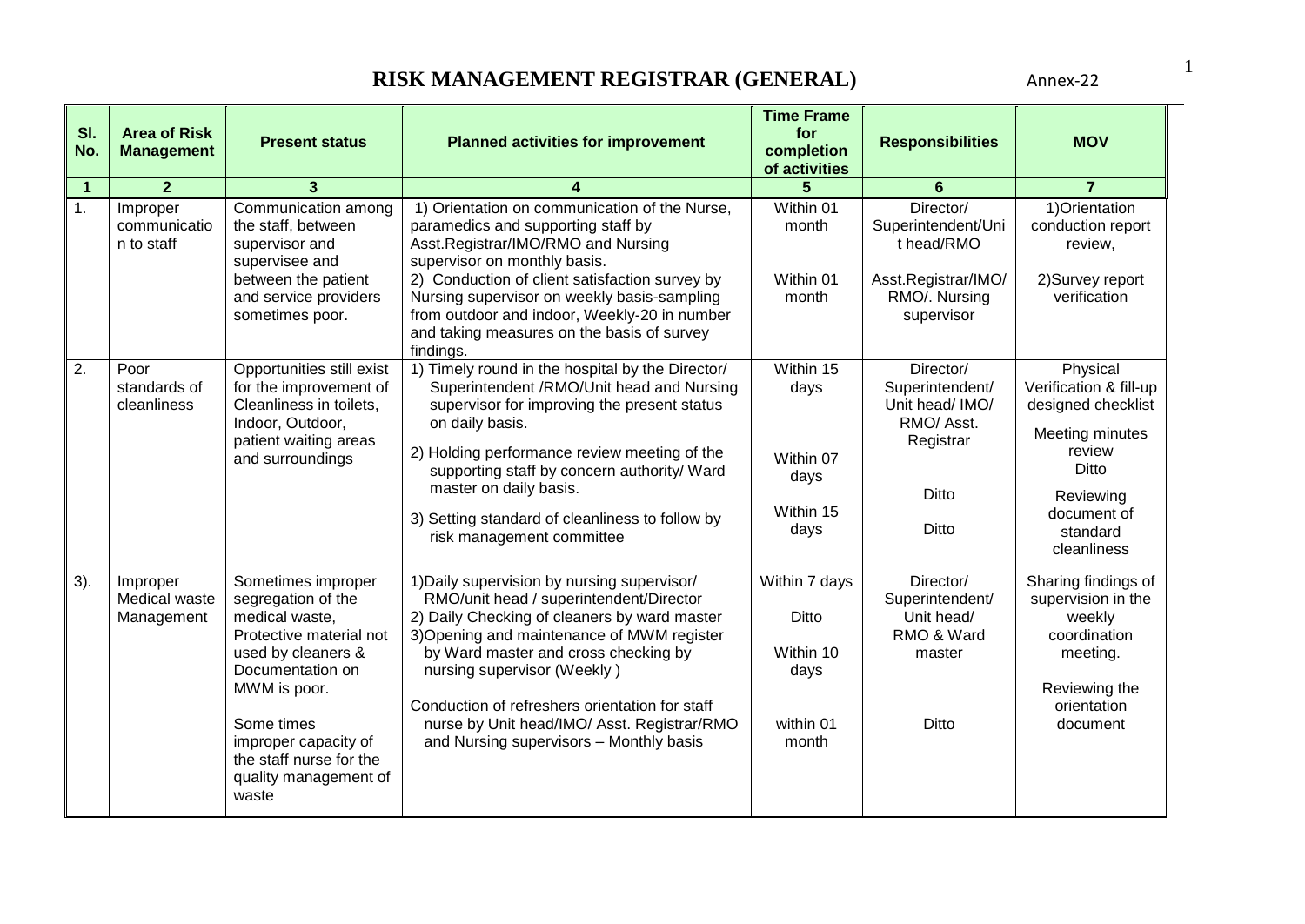| SI.<br>No.     | <b>Area of Risk</b><br><b>Management</b> | <b>Present status</b>                                                                                                                                                          | <b>Planned activities for improvement</b>                                                                                                                                                                                                                                                                                         | <b>Time Frame</b><br>for<br>completion<br>of activities       | <b>Responsibilities</b>                                                                              | <b>MOV</b>                                                                                                 |
|----------------|------------------------------------------|--------------------------------------------------------------------------------------------------------------------------------------------------------------------------------|-----------------------------------------------------------------------------------------------------------------------------------------------------------------------------------------------------------------------------------------------------------------------------------------------------------------------------------|---------------------------------------------------------------|------------------------------------------------------------------------------------------------------|------------------------------------------------------------------------------------------------------------|
| $\overline{1}$ | $\overline{2}$                           | 3                                                                                                                                                                              |                                                                                                                                                                                                                                                                                                                                   |                                                               | 6                                                                                                    | $\overline{7}$                                                                                             |
| 4).            | Attendance<br>control                    | Some times poor<br>visitor control                                                                                                                                             | 1) Implementations of the existing "pass"<br>system strictly.<br>2) Surprise visits by supervising authority to<br>check the status of the attendance control.                                                                                                                                                                    | Starting the<br>activities<br>within 7 days<br>and onwards    | Nursing supervisor/<br>RMO/ Consultant/<br>superintend/<br>Director                                  | Sudden visit by the<br>different<br>Supervisor                                                             |
| 5).            | Power failure                            | 3-4 times a day                                                                                                                                                                | 1) Ensure uninterrupted alternate power supply<br>incase of power failure by Generator round<br>the clock.<br>2) Provide rechargeable emergency light (IPS) in<br>ward                                                                                                                                                            | Within 03<br>month<br>Within 03<br>month                      | RMO/<br>Superintendent/<br><b>Director</b>                                                           | Physical<br>verification of log<br>book                                                                    |
| $6$ ).         | Improper<br>security to<br>personnel     | Sometimes violence<br>occurs by the patients,<br>attendant and<br>outsiders.<br><b>Dissatisfied clients</b><br>some times hampers<br>the security of the<br>service providers. | 1) Formulate a representative team from<br>different section of employee to handle any<br>incidence in respect of security.<br>2) Orientation of the service providers to<br>develop capacity on the maintenance of<br>proper security.<br>3) Selection of a focal person to make liaison<br>with law enforcing agents and media. | Within 15<br>days<br>Within 02<br>month<br>Within 01<br>month | Director/<br>Superintendent<br>IMO/ Asst.<br>Registrar/<br><b>RMO</b><br>Director/<br>Superintendent | Examination of<br>official order<br>Training<br>/Orientation<br>Report<br>Examination of<br>official order |
| 7)             | Media<br>harassment                      | False and improper<br>reporting and<br>communication gap<br>between media<br>personnel and service<br>providers some times<br>happen                                           | 1) Select a spokesperson for handling the<br>media personnel<br>2) Proper compilation of data for disseminating                                                                                                                                                                                                                   | Within 2<br>Week<br>On regular<br>basis                       | <b>Director</b><br>/Superintendent<br><b>Ditto</b>                                                   | Official order<br>examination<br>Documentation<br>review                                                   |
| 8)             | Personal<br>(Staff) Safety               | Physical injuries to the<br>staff (cuts and bruises)<br>some times happens                                                                                                     | 1) Orientation of all staff members regarding<br>personal safety during work on quarterly<br>basis.<br>2) Ensure proper use of personal protective<br>equipments (Mask, Gown, Shoes or boots)<br>during handling the medical waste.                                                                                               | 01 month.<br>01 months.                                       | RMO/IMO/<br><b>AR</b><br>Ward master/<br>Ward in charge/<br><b>RMO</b>                               | Orientation<br>conduction reports<br>verification<br>Observation<br>findings review                        |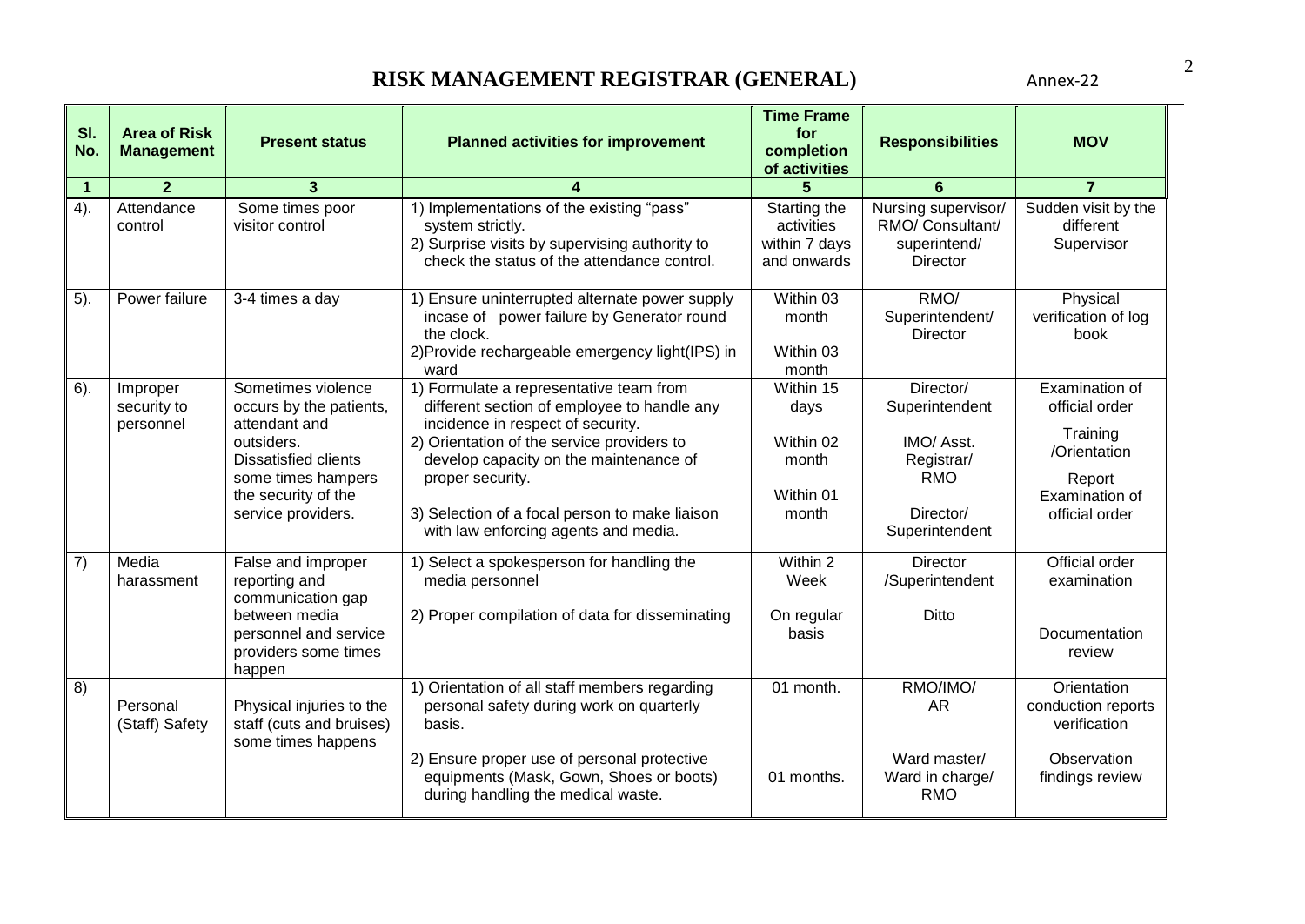| SI.<br>No.           | <b>Area of Risk</b><br><b>Management</b> | <b>Present status</b>                                             | <b>Planned activities for improvement</b>                                                                              | <b>Time Frame</b><br>for<br>completion<br>of activities | <b>Responsibilities</b>                          | <b>MOV</b>                                            |
|----------------------|------------------------------------------|-------------------------------------------------------------------|------------------------------------------------------------------------------------------------------------------------|---------------------------------------------------------|--------------------------------------------------|-------------------------------------------------------|
| $\blacktriangleleft$ | $\overline{2}$                           | 3                                                                 |                                                                                                                        |                                                         | 6                                                | $\overline{7}$                                        |
| 9)                   | Aggression of<br>clients                 | Minor events<br>sometimes occur due<br>to improper                | 1) Classification of critically ill patients and<br>proper counseling of the party about the<br>status of the patient. | Within 15<br>days                                       | AR/Consultant<br><b>RMO</b><br>Director/         | Display of critically<br>ill patients                 |
|                      |                                          | communication skill of<br>the service providers.                  | 2) Ensure the presence of a Senior doctor (unit<br>head/RMO/Consultant) in the ward during any                         | Within 15<br>days                                       | Superintendent<br>Director/                      | Official order                                        |
|                      |                                          | Major events occurs<br>rarely                                     | incidence<br>3) Orientation of the Staff Nurse for handling the<br>aggressive clients                                  | Within 01<br>month.                                     | Superintendent/<br>RMO/ Nursing<br>Supervisor    | Orientation<br>conduction report<br>verification      |
| 11)                  | Breach of<br>confidentiality             | Sometimes occurs in<br>the indoor due to<br>improper knowledge of | 1) Orientation of all staff regarding patient's right<br>of confidentiality and its importance.                        | Within 01<br>month                                      | Unit<br>head/consultant/R<br>MO/NS               | Orientation<br>conduction report                      |
|                      |                                          | the service providers                                             | 2) Restriction of access to the patients<br>documents by unauthorized person                                           | Within 15<br>days                                       | Ditto                                            | Physical<br>verification                              |
| 12)                  | Displacement<br>of patient note          | Sometimes occurs due<br>to negligence of duty                     | 1) Regular check up of patients notes according<br>to registration number.                                             | Within 01<br>month                                      | Ward in-charge/NS                                | Physical<br>verification                              |
|                      | to another<br>patients folder            | staff                                                             | 2) Keeping all records at the duty sisters room<br>according to bed number                                             | Within 15<br>days                                       | Ward in-charge/NS                                | Physical<br>verification                              |
| 13)                  | Missing of<br>documents                  | Sometimes occurs due<br>to negligence of duty<br>staff            | 1) Orientation of all staff regarding the<br>importance of proper handing of patients<br>documents.                    | 01 month                                                | IMO/Asst.Registrar/<br>RMO/NS                    | Orientation training<br>reports and<br>Register books |
|                      |                                          |                                                                   | 2) Provision of registers regarding all patients<br>related document transfer.                                         | 01 month                                                | <b>Ditto</b>                                     | verification                                          |
|                      |                                          |                                                                   | 3) Restriction of access of patients' attendant to<br>patients' documents.                                             | Onwards                                                 |                                                  |                                                       |
| (14)                 | Improper<br>informed<br>consent          | Informed consent not<br>uniform and not<br>according to the       | 1) Orientation of all concerned personnel<br>regarding the importance of proper informed<br>consent.                   | 01 month                                                | Departmental<br>Head, Anaesthesia/<br>Consultant | Orientation<br>conduction report<br>review            |
|                      |                                          | standard                                                          | 2) Development of an informed consent form.                                                                            | 01 month                                                | Anaesthesia/operat<br>ing surgeon/<br><b>RMO</b> | Document review                                       |
|                      |                                          |                                                                   | 3) Introduction of the developed standard<br>consent form                                                              | 01 month                                                | Consultant<br>Anaesthesia/RMO/                   | Document review                                       |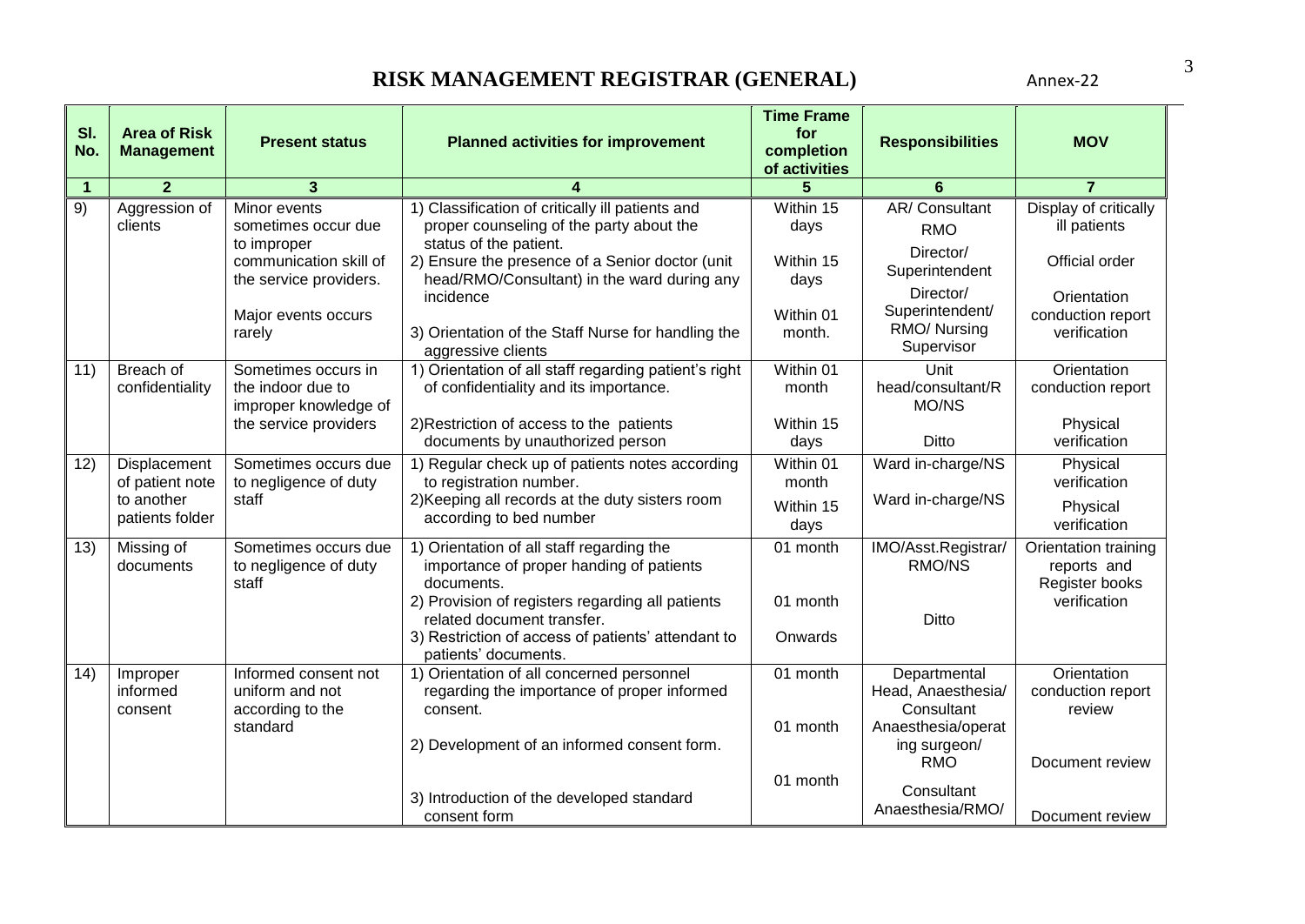| SI.<br>No.     | <b>Area of Risk</b><br><b>Management</b> | <b>Present status</b>                                                       | <b>Planned activities for improvement</b>                                    | <b>Time Frame</b><br>for<br>completion<br>of activities | <b>Responsibilities</b>                      | <b>MOV</b>                                    |
|----------------|------------------------------------------|-----------------------------------------------------------------------------|------------------------------------------------------------------------------|---------------------------------------------------------|----------------------------------------------|-----------------------------------------------|
| $\overline{1}$ | 2 <sup>2</sup>                           | 3                                                                           | 4                                                                            | 5                                                       | 6                                            | $\overline{7}$                                |
|                |                                          |                                                                             |                                                                              |                                                         | Superintendent                               |                                               |
| 15)            | hand<br>Proper<br>washing                | Proper hand washing<br>practices not properly                               | 1) Orientation of all personnel regarding the<br>importance of hand washing. | 01 month                                                | AR/IMO/<br><b>RMO</b>                        | Orientation training<br>reports review        |
|                | practice                                 | maintained                                                                  | 2) Supervision of hand washing practice by<br>supervisors                    | 01 month                                                | Ward master/AR/<br>IMO/NS/<br>RMO/consultant | Supervision note<br>review                    |
|                |                                          |                                                                             | 3) Provision of adequate hand washing material                               | 07 days                                                 | SK/RMO/Superinte<br>ndent/Director           | Procurement<br>document                       |
| 16)            | Wrong<br>medication                      | Sometimes happens in<br>indoor due<br>the<br>to<br>negligence of duty staff | 1) Orientation on prevention of wrong<br>medication                          | Within 01<br>month                                      | Consultant/<br>RMO /IMO/Asst.<br>Registrar   | Orientation record<br>Drug dispensing         |
|                |                                          |                                                                             | 2) Proper and up to date maintenance of<br>patients records                  | Onwards                                                 | Ward in charge                               | register verification                         |
| 17)            | Adverse drug<br>reaction                 | Some times happens<br>to<br>due<br>improper<br>knowledge<br>and             | 1) Proper counseling of the patients regarding<br>hazardous drugs            | Onwards                                                 | Ward In-charge                               | Drug<br>reaction<br>register verification     |
|                |                                          | Communication                                                               | 2) Orientation training on immediate and late<br>drug reactions              | 02 months                                               | Consultant/<br><b>RMO</b>                    | Orientation<br>conduction<br>report<br>review |
| 18)            | Improper<br>checking of<br>doctors order | Sometimes happens in<br>indoor due to<br>the<br>negligence of duty staff    | 1) checking of doctors order by senior staff<br>nurse during dispensing      | Onwards                                                 | Ward In charge/<br>RMO/ IMO/ AR              | Register<br>verification                      |
|                |                                          |                                                                             | 2) Proper maintenance of the dispensing register                             | Onwards                                                 | Ditto                                        | Ditto                                         |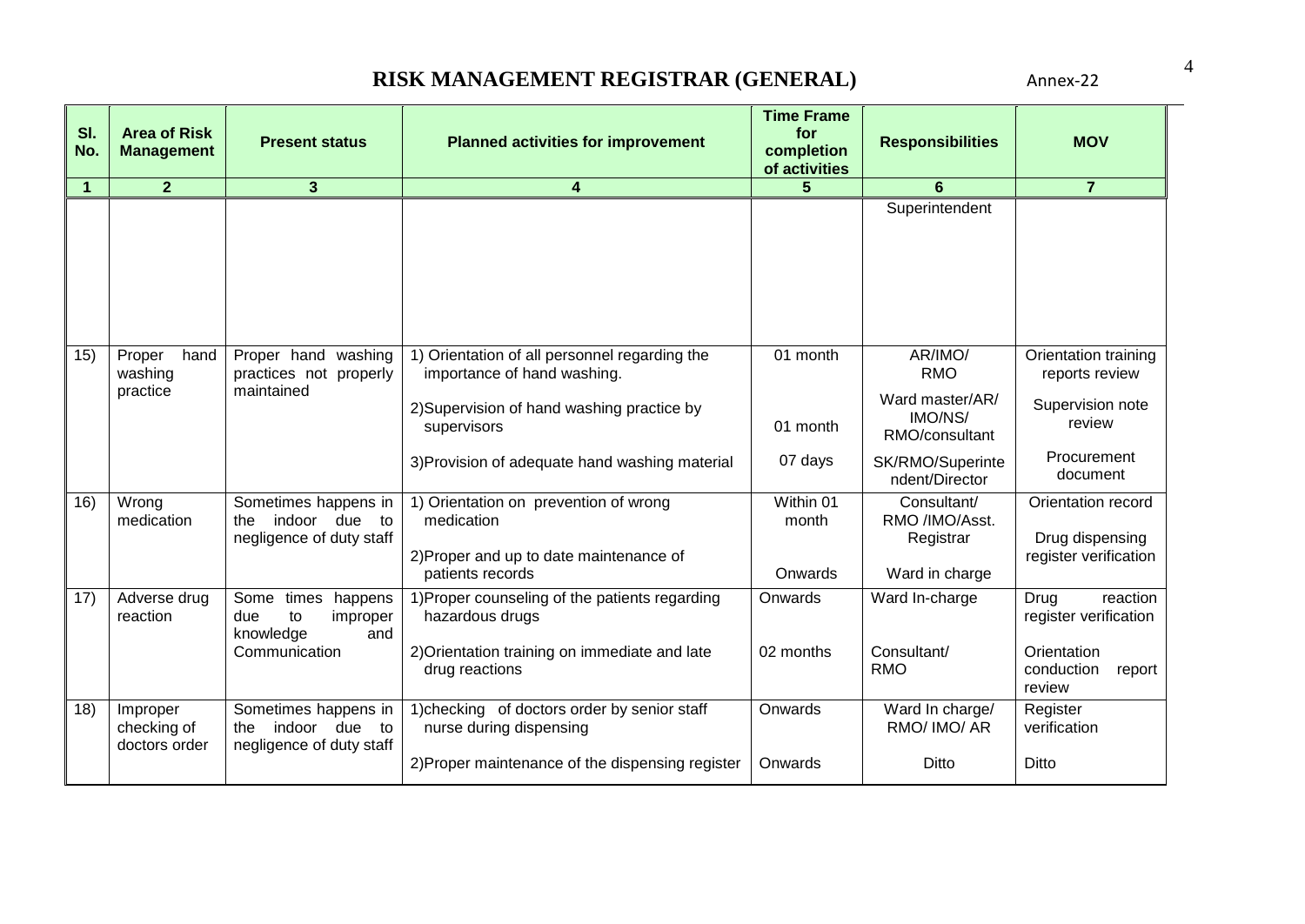| SI.<br>No.  | <b>Area of Risk</b><br><b>Management</b>                 | <b>Present status</b>                                                    | <b>Planned activities for improvement</b>                                                                                                                                    | <b>Time Frame</b><br>for<br>completion<br>of activities | <b>Responsibilities</b>                                                        | <b>MOV</b>                                                                           |
|-------------|----------------------------------------------------------|--------------------------------------------------------------------------|------------------------------------------------------------------------------------------------------------------------------------------------------------------------------|---------------------------------------------------------|--------------------------------------------------------------------------------|--------------------------------------------------------------------------------------|
| $\mathbf 1$ | $\overline{2}$                                           | 3                                                                        |                                                                                                                                                                              |                                                         | 6                                                                              | $\overline{7}$                                                                       |
| 19)         | Improper<br>checking of<br>the label of<br>the container | Rarely happens                                                           | 1) Ensure random checking of labels by Nursing<br>supervisor<br>2) Orientation training of the nursing staffs<br>regarding dispensing errors                                 | Onwards<br>02 months                                    | NS/RMO/<br><b>IMO/AR</b><br><b>Ditto</b>                                       | Report verification<br>Training<br>report<br>verification                            |
| 20)         | Improper<br>checking<br>of<br>the<br>expiry<br>date      | Rarely happens in the<br>due<br>indoor<br>to<br>negligence of duty staff | 1) Ensure random checking Expiry date by Staff<br>nurses<br>2) Orientation training all the nursing staff<br>regarding dispensing errors                                     | Onwards<br>02 month                                     | Nursing Supervisor/<br>IMO/ AR/ RMO<br>IMO/ AR/ RMO                            | Drug dispensing<br>register review<br>Training report<br>review                      |
| 21)         | Wrong<br>administration<br>of dose                       | Rarely happens due to<br>negligence of duty staff                        | 1) Checking of dose before administration<br>2) Orientation training all the nursing staff<br>regarding dispensing errors                                                    | Onwards<br>02 month                                     | Nursing Supervisor/<br>IMO/AR/RMO/<br>Consultant<br>Consultant /RMO/<br>IMO/AR | Drug dispensing<br>register<br>review<br>Training report<br>review                   |
| 22)         | Fall from bed                                            | Occasionally happens<br>due to improper<br>measure                       | !) Railings by the side of the bed (Cot beds) for<br>unconscious patients<br>2) Orientation of the nursing staff for the<br>management of unconscious patients               | 02 months<br>03 months                                  | Nursing Supervisor/<br>RMO/IMO/<br><b>AR</b><br>Consultant/<br>RMO/IMO/<br>AR  | Document<br>checking and<br>physical<br>verification<br>Orientation report<br>review |
| 23          | Delay in<br>sample<br>collection for<br>diagnosis.       | Frequently happens                                                       | 1) Development of proper system<br>2) Maintain register properly for investigation<br>request with time frame<br>3) Provision of adequate logistics for sample<br>collection | 01 month<br>Onwards<br>01 months                        | IMO/AR/<br>RMO/NS<br>Ditto<br>Ditto                                            | System evaluation<br>Record checking<br>Stock ledger<br>review                       |